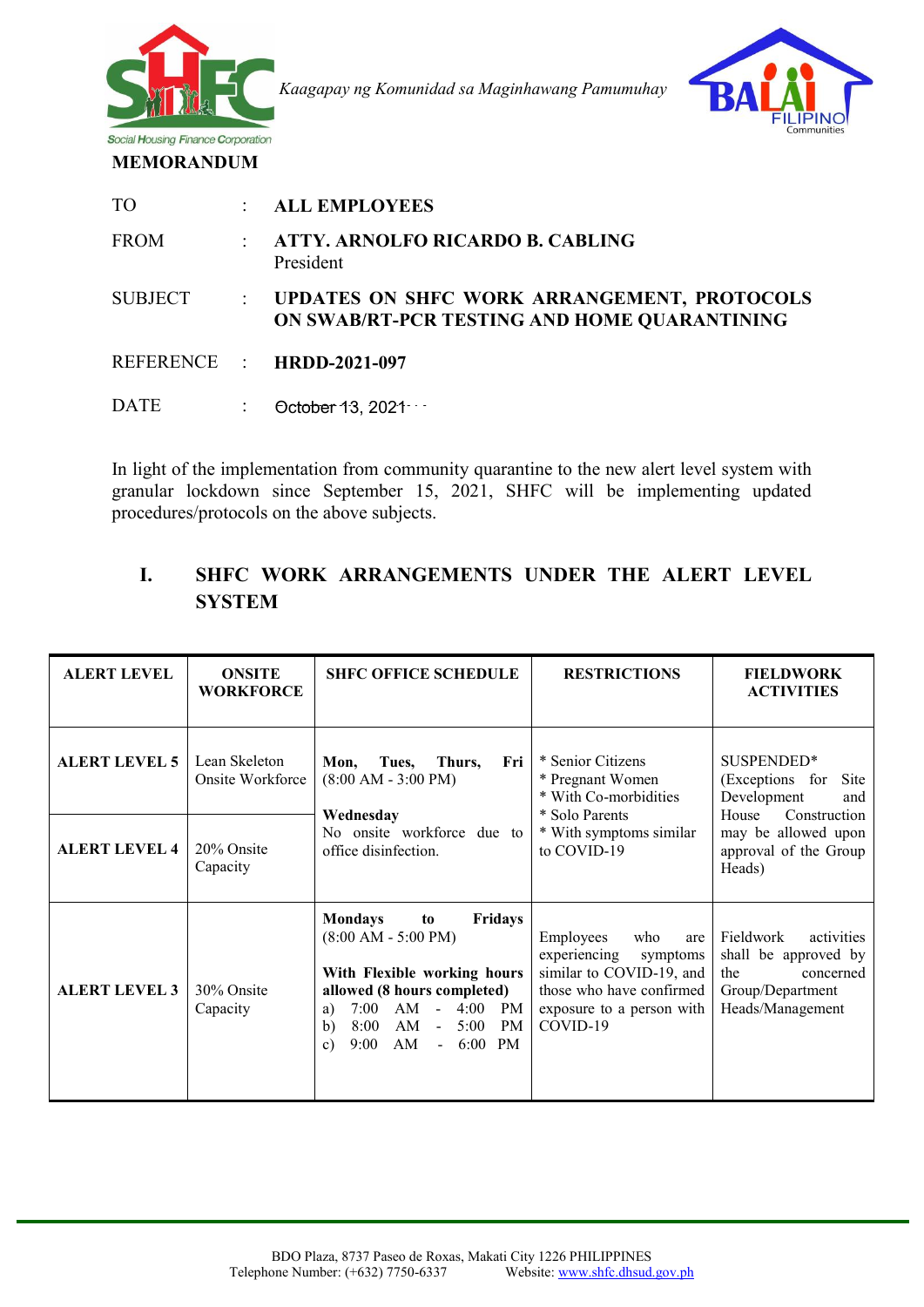| <b>ALERT LEVEL 2</b> | 50% Onsite<br>Capacity          | <b>Mondays</b><br><b>Fridays</b><br>to<br>$(8:00 AM - 5:00 PM)$<br>With Flexible working hours<br>allowed (8 hours completed)<br>7:00<br>AM<br>4:00<br>PM<br>$\sim$<br>a)<br>8:00<br>AM<br>5:00<br><b>PM</b><br>b)<br>$\omega$<br>AM<br>9:00<br>$-6:00$<br>PM<br>$\mathbf{c}$<br>ALL EMPLOYEES MUST<br><b>RENDER AT LEAST 1 DAY</b><br>PER<br><b>WEEK</b><br>OF<br><b>REPORTING</b><br><b>TO</b><br>THE<br>OFFICE. | Employees<br>who<br>are<br>experiencing<br>symptoms<br>similar to COVID-19, and<br>those who have confirmed<br>exposure to a person with<br>COVID-19 | Fieldwork<br>activities<br>shall be approved by<br>the<br>concerned<br>Group/Department<br>Heads/Management |
|----------------------|---------------------------------|--------------------------------------------------------------------------------------------------------------------------------------------------------------------------------------------------------------------------------------------------------------------------------------------------------------------------------------------------------------------------------------------------------------------|------------------------------------------------------------------------------------------------------------------------------------------------------|-------------------------------------------------------------------------------------------------------------|
| <b>ALERT LEVEL 1</b> | <b>Full Workforce</b><br>Onsite | <b>Mondays</b><br><b>Fridays</b><br>to<br>$(8:00 AM - 5:00 PM)$                                                                                                                                                                                                                                                                                                                                                    | Employees<br>who<br>are<br>experiencing<br>symptoms<br>similar to COVID-19, and<br>those who have confirmed<br>exposure to a person with<br>COVID-19 | Fieldwork<br>activities<br>shall be approved by<br>the<br>concerned<br>Group/Department<br>Heads/Management |

# **All Group/Department Heads shall:**

- Determine the applicable daily schedule and working hours of their personnel according to their work targets while taking into consideration the health and safety of personnel, their access to transportation going to and from the office, official visits across areas under quarantine, and the promotion of work-life balance.
- Designate at least 1 staff who will man their respective physical units to ensure full operations in the offices and uphold the delivery of public service.
- Submit the Group/Department work schedules/arrangements to the HRD and inform the same of any revisions and/or modifications through a memorandum.

# **II. RT-PCR/SWAB TESTING AND CONTACT TRACING PROTOCOLS**

As approved by the Management Committee in its meeting held on August 11, 2020, SHFC shall provide RT-PCR/Swab Testing to employees.

Using as bases the DOH issuances in May 2020 and the recent one in May 2021, employees eligible for the testing are the following:

- 1. Considered as a COVID-19 suspect, and is recommended to undergo the Swab/RT-PCR testing by a doctor or authorized health professional
- 2. Had close contact or interacted with a person with COVID-19 within one (1) meter for around fifteen (15) minutes
- 3. Had direct physical interaction with probable or confirmed COVID-19 case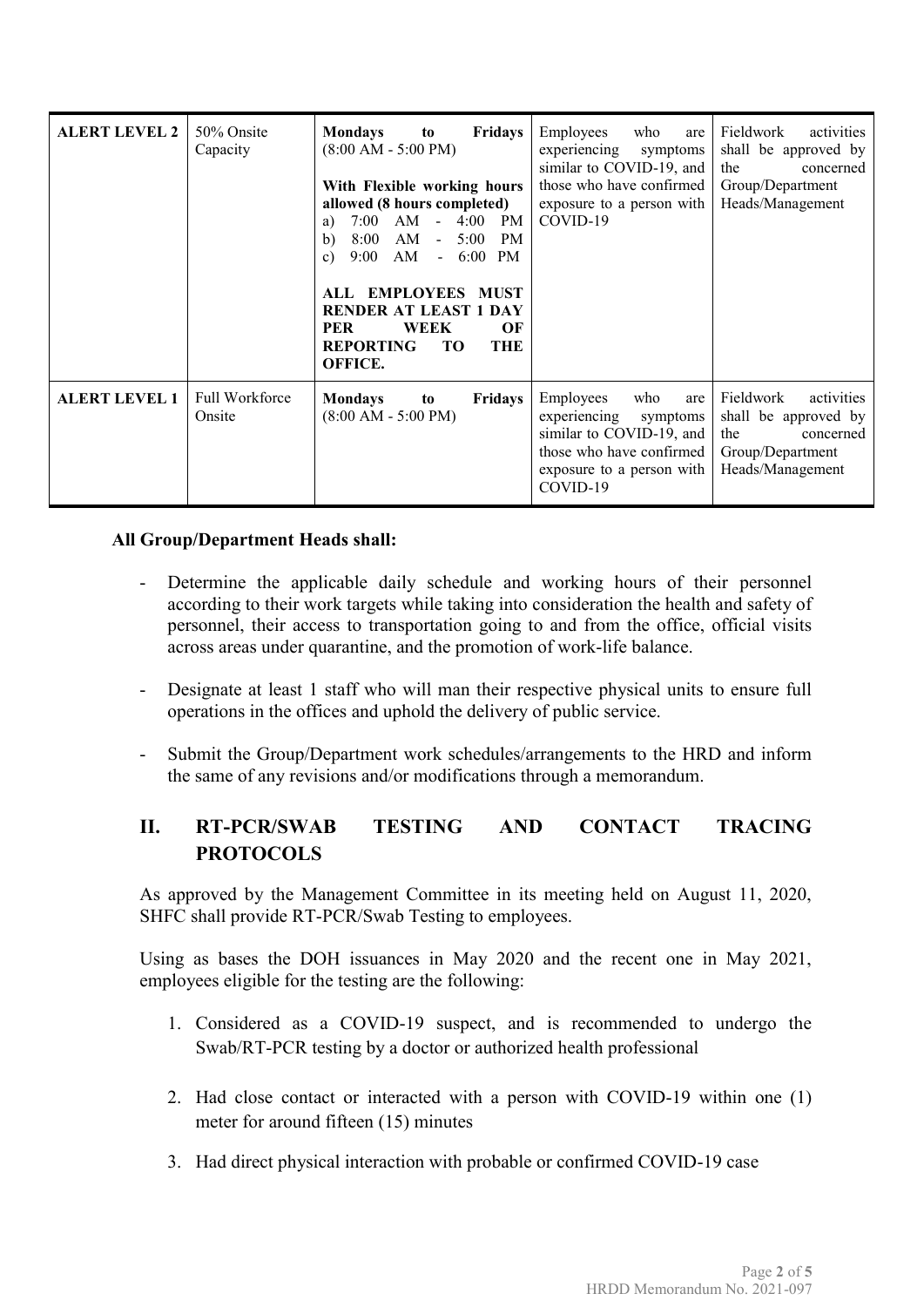4. Is providing direct care to a probable or confirmed case without using personal protective equipment

### **A. In the case that an employee fits the qualifications above, the concerned employee shall follow the steps below:**

1. Immediately inform his/her immediate supervisor and HRAG (or the Occupational Safety and Health Committee) of his/her situation. Fill up and submit to HR the **COVID 19-Related Employee Request Form**  for verification/contact tracing and monitoring of occurring symptoms.

2. Avail of the RT-PCR/Swab testing preferably from health facilities which can deliver the fastest results. Fill up and submit to HR the **COVID-19 Test Request Form.**

2. Follow the SHFC Isolation and Quarantine Protocols (see matrix at Section III of this advisory).

3. Inform the Barangay Health Emergency Response Team or City Health Office if symptoms develop after exposure.

#### B. **In the case that an employee tests positive in the RT-PCR/SWAB Test:**

1. Immediately inform HRAG or the Occupational Health and Safety Committee of the positive RT-PCR results for contract tracing and provision of appropriate support and guidance (e.g. referral to a healthcare provider, Intellicare, and availment of PhilHealth and SSS Sickness benefits).

2. Seek medical treatment or if asymptomatic, professional advice on how to manage the disease, and follow the SHFC Isolation and Quarantine Protocols (see matrix at Section III of this advisory).

3. File for SICK LEAVE while recovering from COVID-19 to avail of the PhilHealth and SSS sickness benefits.

# **C. RT-PCR/Swab Test Request and Reimbursement**

Plantilla employees who are experiencing symptoms of COVID-19 may undergo PCR/Swab Test in the designated testing centers of Intellicare, subject to the approval/recommendation of their accredited physician/s.

Additionally, SHFC partnered with the National Kidney and Transplant Institute (NKTI) to provide swab testing to employees who are experiencing COVID-19 symptoms. Should the employee need to undergo an RT-PCR test, he/she may do the following:

- 1. Employee shall fill out the COVID-19 Test Request Form;
- 2. Submit to Ms. Karen of HRAG for scheduling and coordination with NKTI. RT-PCR schedule at NKTI is from 3 PM to 5 PM every weekday only;
- 3. Employee may proceed to NKTI after receiving the confirmed schedule and pay either of the following rates:
	- a. Php 723.00 (PhilHealth member)
	- b. Php 2, 800.00 (Non-PhilHealth member );
- 4. Submit the receipt to Ms. Karen, for reimbursement; and
- 5. RT-PCR results will be released a day after the test.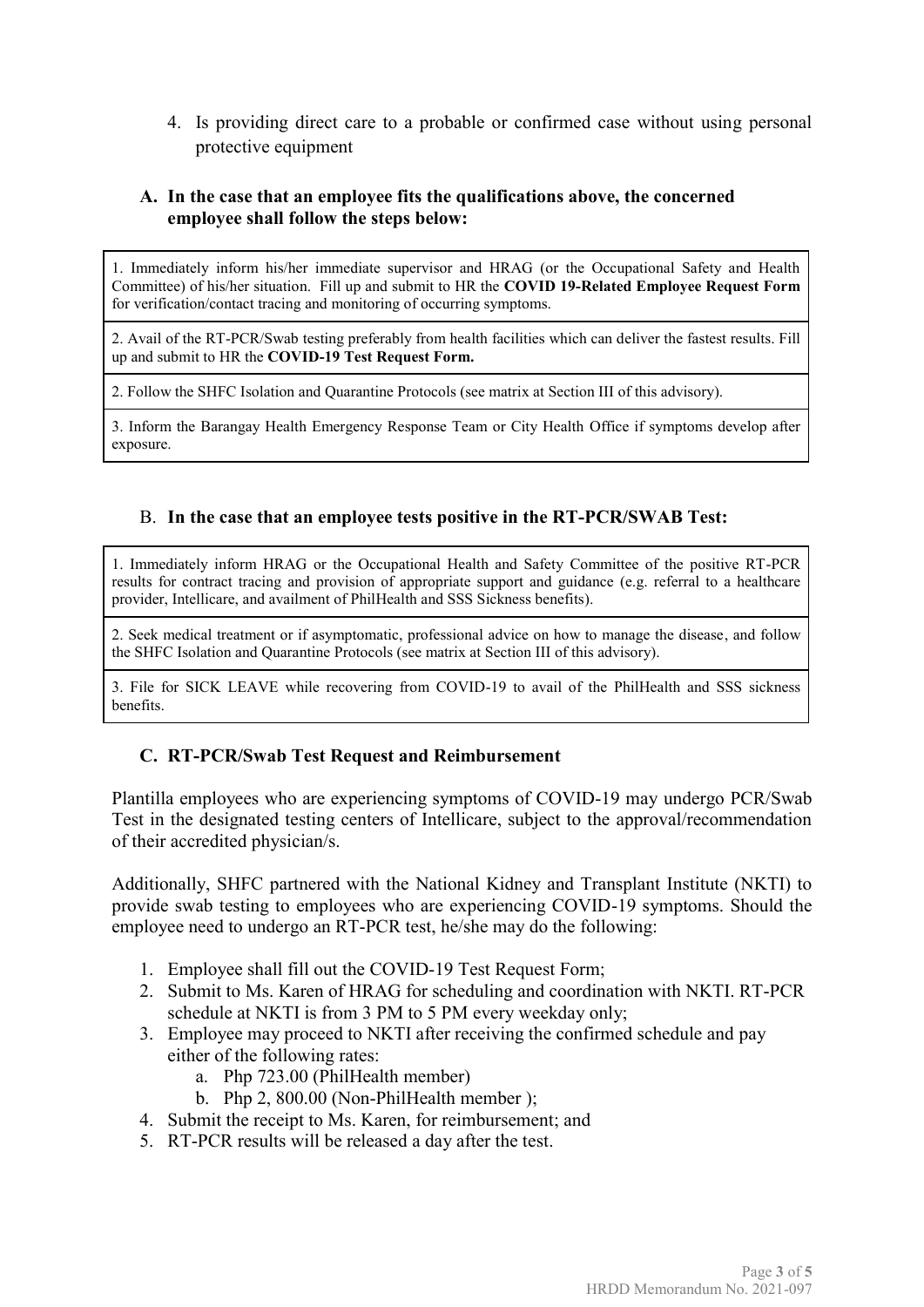# **III. SHFC HOME QUARANTINE AND ISOLATION PROTOCOLS & PREVENTIVE MEASURES**

With the **Delta Variant** as the dominant strain, with 2-4 times more transmissibility, SHFC shall follow **Quarantine** procedures for those who are well/asymptomatic but are close contacts of a COVID-19 positive, and **Isolation** procedures for patients with symptoms or a positive COVID test.

### **ISOLATION AND QUARANTINE PROTOCOLS\***

If the employee has a possible exposure or has close contact with a suspected or confirmed COVID-19 positive, he/she must fill up and submit to HR the **COVID 19-Related Employee Request Form** and follow the following:

| COVID-19<br><b>Exposure</b> | With<br>Symptoms? | <b>With RT-PCR Swab</b><br>Test?                                                  | <b>Actions Required from Employee</b>                                                                                                                                                                                                                                                                                                                                                                                                             |
|-----------------------------|-------------------|-----------------------------------------------------------------------------------|---------------------------------------------------------------------------------------------------------------------------------------------------------------------------------------------------------------------------------------------------------------------------------------------------------------------------------------------------------------------------------------------------------------------------------------------------|
| Situation 1                 | None              | None                                                                              | Quarantine Immediately.<br>$\bullet$<br>Day 1 of quarantine shall start within 24<br>$\bullet$<br>hours of last close contact.<br>Unvaccinated and partially vaccinated<br>$\bullet$<br>close contacts shall undergo a 14-day<br>quarantine.<br>Fully vaccinated close contacts, on the<br>other hand, shall undergo quarantine for<br>7 days.<br>No need to do RT-PCR swab before<br>coming out of quarantine.                                   |
| Situation 2                 | None              | Yes. Negative.<br>(RT-PCR should be<br>done 5-7 days after last<br>close contact) | Quarantine Immediately.<br>$\bullet$<br>Day 1 of quarantine shall start within 24<br>$\bullet$<br>hours of last close contact.<br>Unvaccinated and partially vaccinated<br>$\bullet$<br>close contacts shall undergo a 14-day<br>quarantine.<br>Fully vaccinated close contacts, on the<br>$\bullet$<br>other hand, shall undergo quarantine for<br>7 days.<br>No need to repeat the RT-PCR swab<br>$\bullet$<br>before coming out of quarantine. |
| Situation 3                 | None              | Yes. Positive.<br>(RT-PCR should be<br>done 5-7 days after last<br>close contact) | Isolate Immediately.<br>$\bullet$<br>Isolate after positive test result and end<br>$\bullet$<br>isolation after at least 10 days.<br>No need to repeat RT-PCR before<br>$\bullet$<br>coming out of isolation.                                                                                                                                                                                                                                     |
| Situation 4                 | Yes               | None                                                                              | Isolate Immediately.<br>$\bullet$<br>Can come out of isolation if no<br>$\bullet$<br>symptoms after the last day of symptoms,<br>or 10 days from the start of symptoms,<br>whichever is longer.<br>No need to do an RT-PCR swab to come<br>out of isolation.                                                                                                                                                                                      |
| Situation 5                 | Yes               | Yes. Negative.<br>(RT-PCR should be<br>done immediately after                     | Isolate Immediately.<br>$\bullet$<br>Can come out of isolation if no<br>symptoms after the last day of symptoms,                                                                                                                                                                                                                                                                                                                                  |